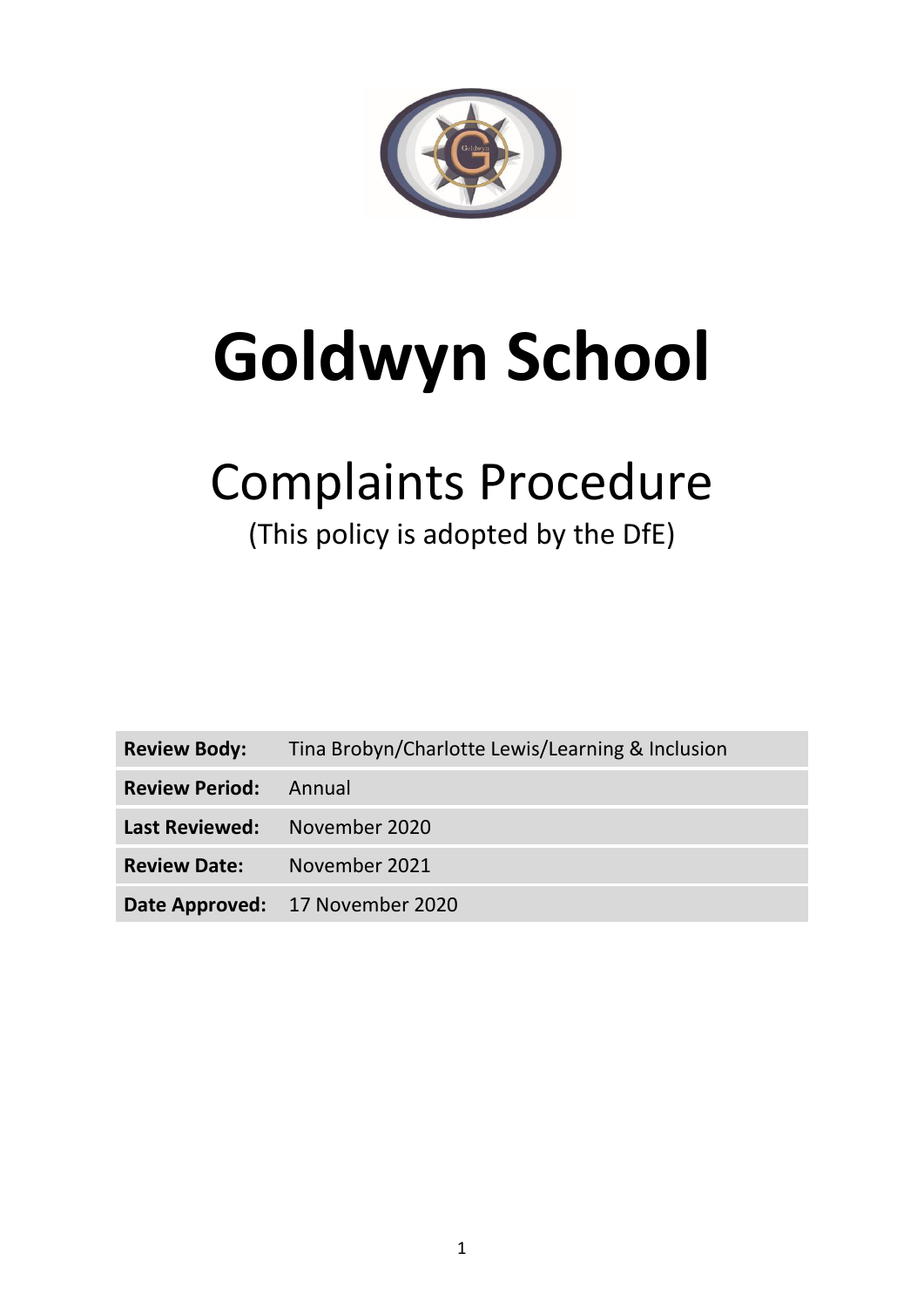#### **Introduction**

Goldwyn Group of schools encompasses Goldwyn Ashford, Goldwyn Folkestone, Goldwyn Plus and Goldwyn Sixth Form and is known as Goldwyn School. As a group of educational facilities we offer education for students aged 11 - 18 who are experiencing social, emotional and mental health difficulties. All students have an Education Health Care Plan. Students who are admitted to the school have complex and wide ranging difficulties and these may include some aspects of learning difficulties and physical sensory difficulties. Students come from a wide range of socio-economic backgrounds and also from a wide geographical area.

Goldwyn School has adopted the following complaints procedure from the DfE to ensure that all parents and carers are able to voice their concerns relating to any element of school life.

As a first point of contact we ask you to discuss your concern/complaint with the member of staff concerned.

#### **Who can make a complaint?**

**This Complaints policy and procedure is not limited to parents or carers of children that are registered at the school. Any person, including members of the public, may make a complaint to Goldwyn School about any provision of facilities or services that we provide**. Unless complaints are dealt with under separate statutory procedures (such as appeals relating to exclusions or admissions), we will use this complaints procedure.

#### **The difference between a concern and a complaint**

A concern may be defined as '*an expression of worry or doubt over an issue considered to be important for which reassurances are sought'*.

A complaint may be defined as '*an expression of dissatisfaction however made, about actions taken or a lack of action*'.

It is in everyone's interest that concerns and complaints are resolved at the earliest possible stage. Many issues can be resolved informally, without the need to use the formal stages of the complaints procedure. Goldwyn School takes concerns seriously and will make every effort to resolve the matter as quickly as possible.

If you have difficulty discussing a concern with a particular member of staff, we will respect your views. In these cases, the Heads of Centre will refer you to another staff member. Similarly, if the member of staff directly involved feels unable to deal with a concern, the Heads of Centre will refer you to another staff member. The member of staff may be more senior but does not have to be. The ability to consider the concern objectively and impartially is more important.

We understand however, that there are occasions when people would like to raise their concerns formally. In this case, Goldwyn School will attempt to resolve the issue internally, through the stages outlined within this complaints procedure.

#### **How to raise a concern or make a complaint - See Flow chart on page 18**

A concern or complaint can be made in person, in writing or by telephone. They may also be made by a third party acting on behalf on a complainant, as long as they have appropriate consent to do so.

**Stage 1 (Informal) Concerns and Complaints** should be raised with the member of staff concerned in the first instance. If the issue remains unresolved, the next step is to raise a concern or make a complaint to the Centre manager (Stage 2 Informal).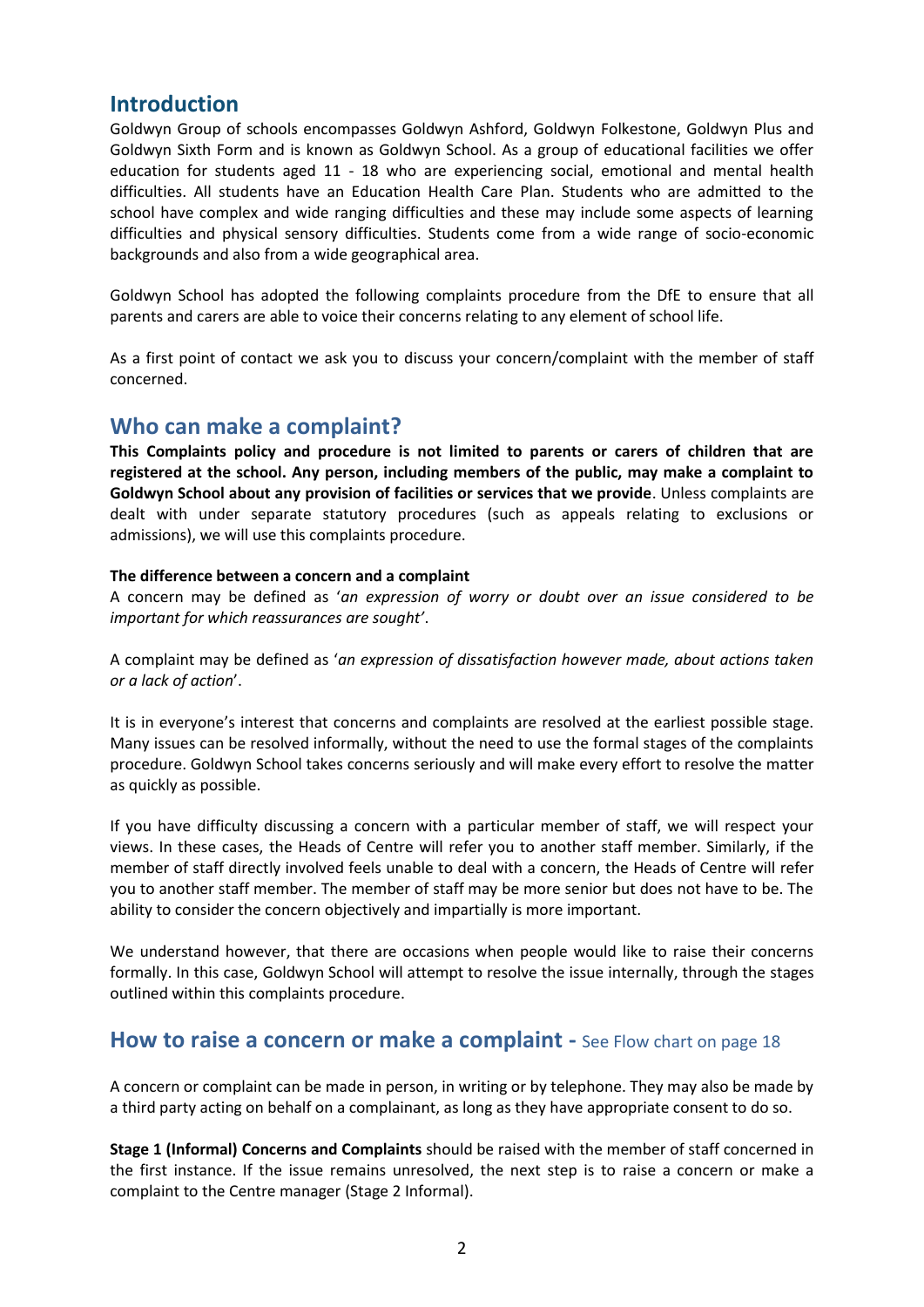Complainants should not approach individual governors to raise concerns or complaints. They have no power to act on an individual basis and it may also prevent them from considering complaints at Stage 2 of the procedure.

Complaints against school staff (except the Principal) should be made in the first instance, to Charlotte Lewis (the Principal)*.* Please mark them as Private and Confidential.

Complaints that involve or are about the Principal should be addressed to Kate Wilson (the Chair of Governors, via the Clerk to the Governors. Please mark them as Private and Confidential.

Complaints about the Chair of Governors, any individual governor or the whole governing body should be addressed to Tina Brobyn the Clerk to the Governing Body. Please mark them as Private and Confidential.

For ease of use, a template complaint form is included at the end of this procedure. If you require help in completing the form, please contact the school office. You can also ask third party organisations like Citizens Advice to help you.

In accordance with equality law, we will consider making reasonable adjustments if required, to enable complainants to access and complete this complaints procedure. For instance, providing information in alternative formats (wherever possible), assisting complainants in raising a formal complaint or holding meetings in accessible locations.

#### **Anonymous complaints**

We will not normally investigate anonymous complaints. However, the Principal or Chair of Governors, if appropriate, will determine whether the complaint warrants an investigation.

#### **Time scales**

You must raise the complaint within three months of the incident or, where a series of associated incidents have occurred, within three months of the last of these incidents. We will consider complaints made outside of this time frame if exceptional circumstances apply.

#### **Complaints received outside of term time**

We will consider complaints made outside of term time to have been received on the first school day after the holiday period.

#### **Scope of this Complaints Procedure**

This procedure covers all complaints about any provision of community facilities or services by Goldwyn School, other than complaints that are dealt with under other statutory procedures, including those listed below.

| <b>Exceptions</b> |                                  | Who to contact                                                                                                                                                                                                                                                                                                                      |
|-------------------|----------------------------------|-------------------------------------------------------------------------------------------------------------------------------------------------------------------------------------------------------------------------------------------------------------------------------------------------------------------------------------|
|                   | Admissions to schools            | For concerns about admissions please see the School's                                                                                                                                                                                                                                                                               |
|                   | Statutory assessments of Special | Admissions Policy or contact Kent County Council Admissions                                                                                                                                                                                                                                                                         |
|                   | <b>Educational Needs</b>         | team                                                                                                                                                                                                                                                                                                                                |
|                   | School re-organisation proposals |                                                                                                                                                                                                                                                                                                                                     |
|                   |                                  | Special Educational Needs: The Complainant can use this<br>policy to complain unless the Complainants child has an<br>Education Health and Care Plan and the Complainant wishes<br>to appeal against a decision that the Local Authority has<br>taken. If this is the case, the Complainant needs to contact<br>the Local Authority |
|                   |                                  | School re-organisation proposals should be raised with the                                                                                                                                                                                                                                                                          |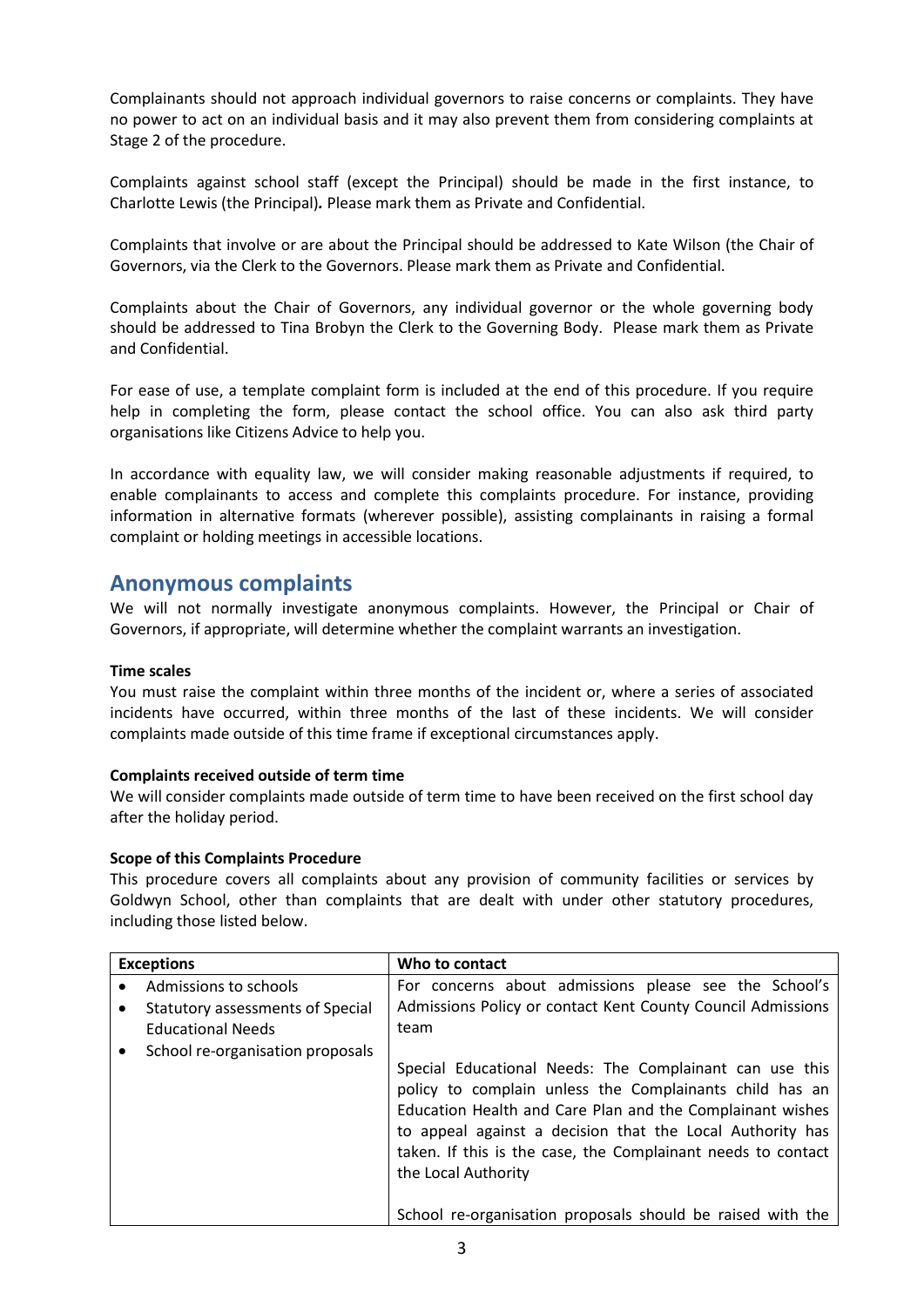|           |                                       | KCC Contact Centre 01622 671411                                                                                          |
|-----------|---------------------------------------|--------------------------------------------------------------------------------------------------------------------------|
| $\bullet$ | Matters likely to require a Child     | Complaints about child protection matters are handled under                                                              |
|           | Protection Investigation              | our child protection and safeguarding policy and in                                                                      |
|           |                                       | accordance with relevant statutory guidance.                                                                             |
|           | Exclusion of children from<br>school* | Further information about raising concerns about exclusion<br>be<br>found<br>www.gov.uk/school-discipline-<br>at:<br>can |
|           |                                       | exclusions/exclusions.                                                                                                   |
|           |                                       | *complaints about the application of the behaviour policy can                                                            |
|           |                                       | be made through the school's complaints procedure.                                                                       |
|           | Whistleblowing                        | We have an internal whistleblowing procedure for all our                                                                 |
|           |                                       | employees, including temporary staff and contractors.                                                                    |
|           |                                       | The Secretary of State for Education is the prescribed person                                                            |
|           |                                       | for matters relating to education for whistleblowers in                                                                  |
|           |                                       | education who do not want to raise matters direct with their<br>employer.<br>Referrals<br>be<br>made<br>can<br>at:       |
|           |                                       | www.education.gov.uk/contactus.                                                                                          |
|           |                                       | Volunteer staff who have concerns about our school should                                                                |
|           |                                       | complain through the school's complaints procedure. You                                                                  |
|           |                                       | may also be able to complain direct to the LA or the                                                                     |
|           |                                       | Department for Education (see link above), depending on the                                                              |
|           |                                       | substance of your complaint.                                                                                             |
|           |                                       |                                                                                                                          |
|           |                                       | Anonymous complaints: Please refer to the School's                                                                       |
|           |                                       | <b>Whistleblowing Policy</b>                                                                                             |
|           | Staff grievances                      | Complaints from staff will be dealt with under the school's                                                              |
|           |                                       | internal grievance procedures                                                                                            |
|           | Staff conduct                         | Complaints about staff will be dealt with under the school's                                                             |
|           |                                       | internal disciplinary procedures, if appropriate.                                                                        |
|           |                                       | Complainants will not be informed of any disciplinary action                                                             |
|           |                                       | taken against a staff member as a result of a complaint.<br>However, the complainant will be notified that the matter is |
|           |                                       | being addressed.                                                                                                         |
| $\bullet$ | Complaints<br>about<br>services       | Providers should have their own complaints procedure to deal                                                             |
|           | provided by other providers who       | with complaints about service. Please contact them direct.                                                               |
|           | may use school premises or            |                                                                                                                          |
|           | facilities                            |                                                                                                                          |
|           | National Curriculum - content         | the<br>Education<br>Please<br>contact<br>Department<br>for<br>at:                                                        |
|           |                                       | www.education.gov.uk/contactus                                                                                           |

If other bodies are investigating aspects of the complaint, for example the police, local authority (LA) safeguarding teams or Tribunals, this may impact on our ability to adhere to the timescales within this procedure or result in the procedure being suspended until those public bodies have completed their investigations.

If a complainant commences legal action against Goldwyn School in relation to their complaint, we will suspend the complaints procedure in relation to their complaint until those legal proceedings have concluded.

#### **Resolving complaints**

At each stage in the procedure, Goldwyn School wants to resolve the complaint. If appropriate, we will acknowledge that the complaint is upheld in whole or in part. In addition, we may offer one or more of the following:

- an explanation
- an admission that the situation could have been handled differently or better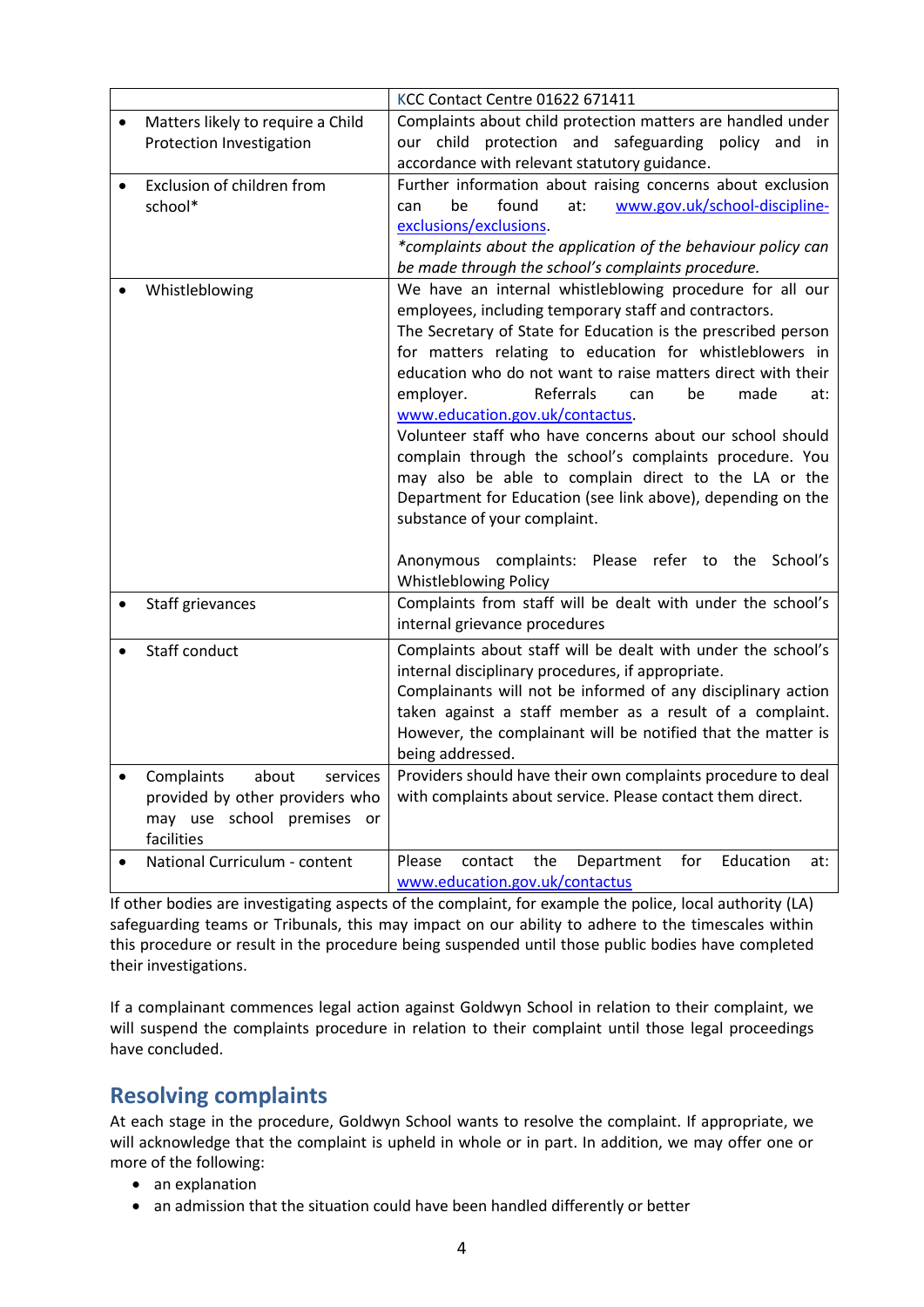- an assurance that we will try to ensure the event complained of will not recur
- an explanation of the steps that have been or will be taken to help ensure that it will not happen again and an indication of the timescales within which any changes will be made
- an undertaking to review school policies in light of the complaint
- an apology.

#### **Withdrawal of a Complaint**

If a complainant wants to withdraw their complaint, we will ask them to confirm this in writing.

## **Formal Complaints Procedure**

#### **Stage 1**

Formal complaints must be made to the Principal (unless they are about the Principal). This may be done in person, in writing (preferably on the Complaint Form), or by telephone.

The Principal will record the date the complaint is received and will acknowledge receipt of the complaint in writing (either by letter or email) within 5 school days.

Within this response, the Principal will seek to clarify the nature of the complaint, ask what remains unresolved and what outcome the complainant would like to see. The Principal can consider whether a face to face meeting is the most appropriate way of doing this.

*Note: The Principal may delegate the investigation to another member of the school's senior leadership team but not the decision to be taken.*

During the investigation, the Principal (or investigator) will:

- if necessary, interview those involved in the matter and/or those complained of, allowing them to be accompanied if they wish
- keep a written record of any meetings/interviews in relation to their investigation.

At the conclusion of their investigation, the Principal will provide a formal written response within 20 school days of the date of receipt of the complaint.

If the Principal is unable to meet this deadline, they will provide the complainant with an update and revised response date.

The response will detail any actions taken to investigate the complaint and provide a full explanation of the decision made and the reason(s) for it. Where appropriate, it will include details of actions Goldwyn School will take to resolve the complaint.

The Principal will advise the complainant of how to escalate their complaint should they remain dissatisfied with the outcome of Stage 1.

If the complaint is about the Principal, or a member of the governing body (including the Chair or Vice-Chair), a suitably skilled governor will be appointed to complete all the actions at Stage 1.

Complaints about the Principal or member of the governing body must be made to the Clerk to the Governors.

If the complaint is:

- jointly about the Chair and Vice Chair or
- the entire governing body or
- the majority of the governing body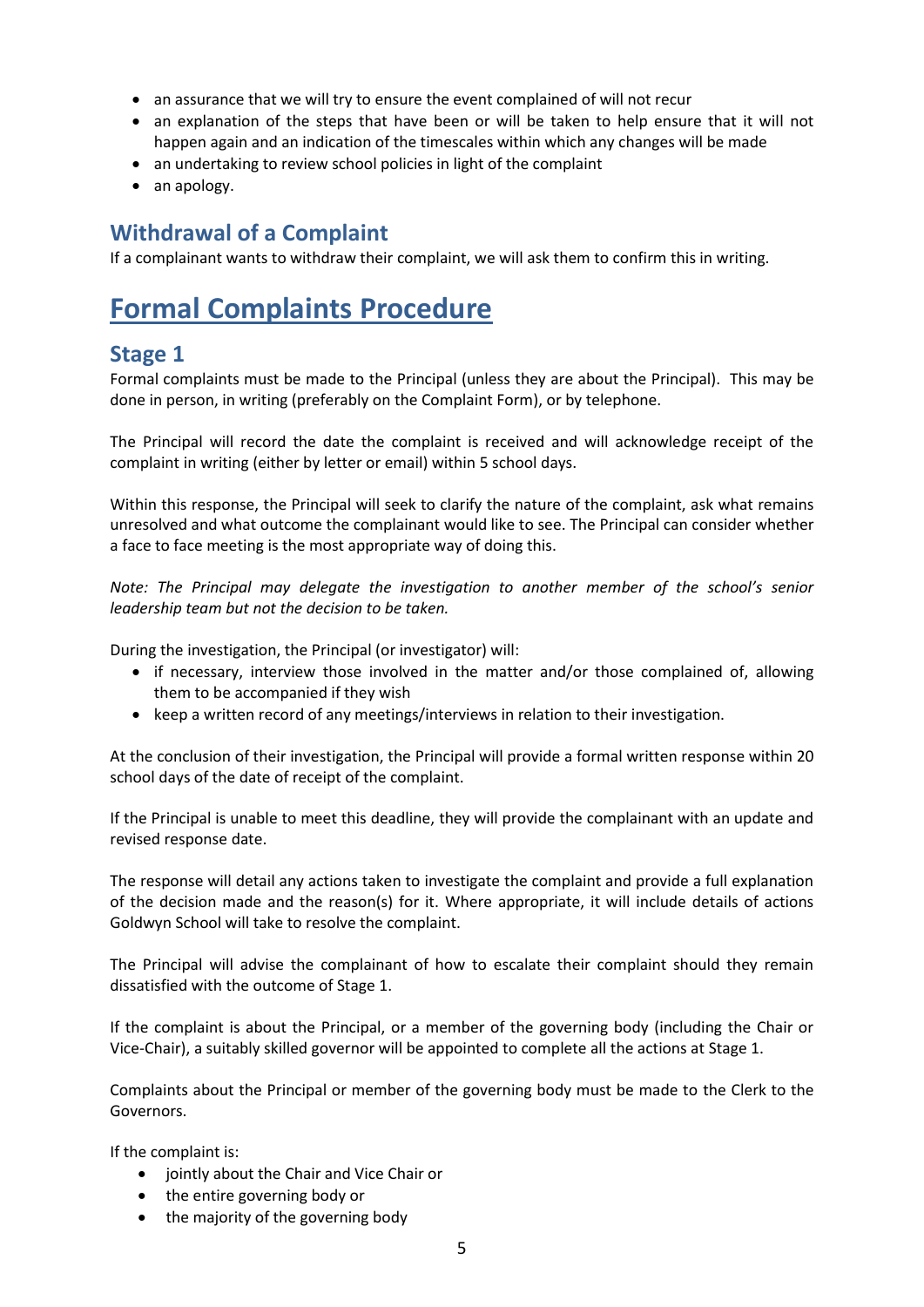Stage 1 may be considered by a suitably skilled and impartial member of the Governing body or if there are no suitably skilled and impartial members it could be considered by an independent investigator appointed by the clerk on behalf of the governing body to provide an impartial investigator. At the conclusion of their investigation, the chosen investigating body will provide a formal written response to the complainant and governing body.

#### **Stage 2**

If the complainant is dissatisfied with the outcome at Stage 1 and wishes to take the matter further, they can escalate the complaint to Stage  $2 - a$  meeting with members of the governing body's complaints committee, which will be formed of the first three, impartial, governors available. This is the final stage of the complaints procedure.

A request to escalate to Stage 2 must be made to the Clerk to the Governors, within 5 school days of receipt of the Stage 1 response.

The Clerk to the Governors will record the date the complaint is received and acknowledge receipt of the complaint in writing (either by letter or email) within 5 school days.

Requests received outside of this time frame will only be considered if exceptional circumstances apply.

The Clerk will write to the complainant to inform them of the date of the meeting. They will aim to convene a meeting within 20 school days of receipt of the Stage 2 request. If this is not possible, the Clerk will provide an anticipated date and keep the complainant informed.

If the complainant rejects the offer of three proposed dates, without good reason, the Clerk will decide when to hold the meeting. It will then proceed in the complainant's absence on the basis of written submissions from both parties.

The complaints committee will consist of at least three governors with no prior involvement or knowledge of the complaint. Prior to the meeting, they will decide amongst themselves who will act as the Chair of the Complaints Committee. If there are fewer than three governors from Goldwyn School available, the Clerk will source any additional, independent governors through another local school. Alternatively, an entirely independent committee may be convened to hear the complaint at Stage 2.

If the complainant is invited to attend the meeting, they may bring someone along to provide support. This can be a relative or friend. Generally, we do not encourage either party to bring legal representatives to the committee meeting. However, there may be occasions when legal representation is appropriate.

For instance, if a school employee is called as a witness in a complaint meeting, they may wish to be supported by union and/or legal representation.

*Note: Complaints about staff conduct will not generally be handled under this complaints procedure. Complainants will be advised that any staff conduct complaints will be considered under staff disciplinary procedures, if appropriate, but outcomes will not be shared with them.* 

Representatives from the media are not permitted to attend.

At least 10 school days before the meeting, the Clerk will:

 confirm and notify the complainant of the date, time and venue of the meeting, ensuring that, if the complainant is invited, the dates are convenient to all parties and that the venue and proceedings are accessible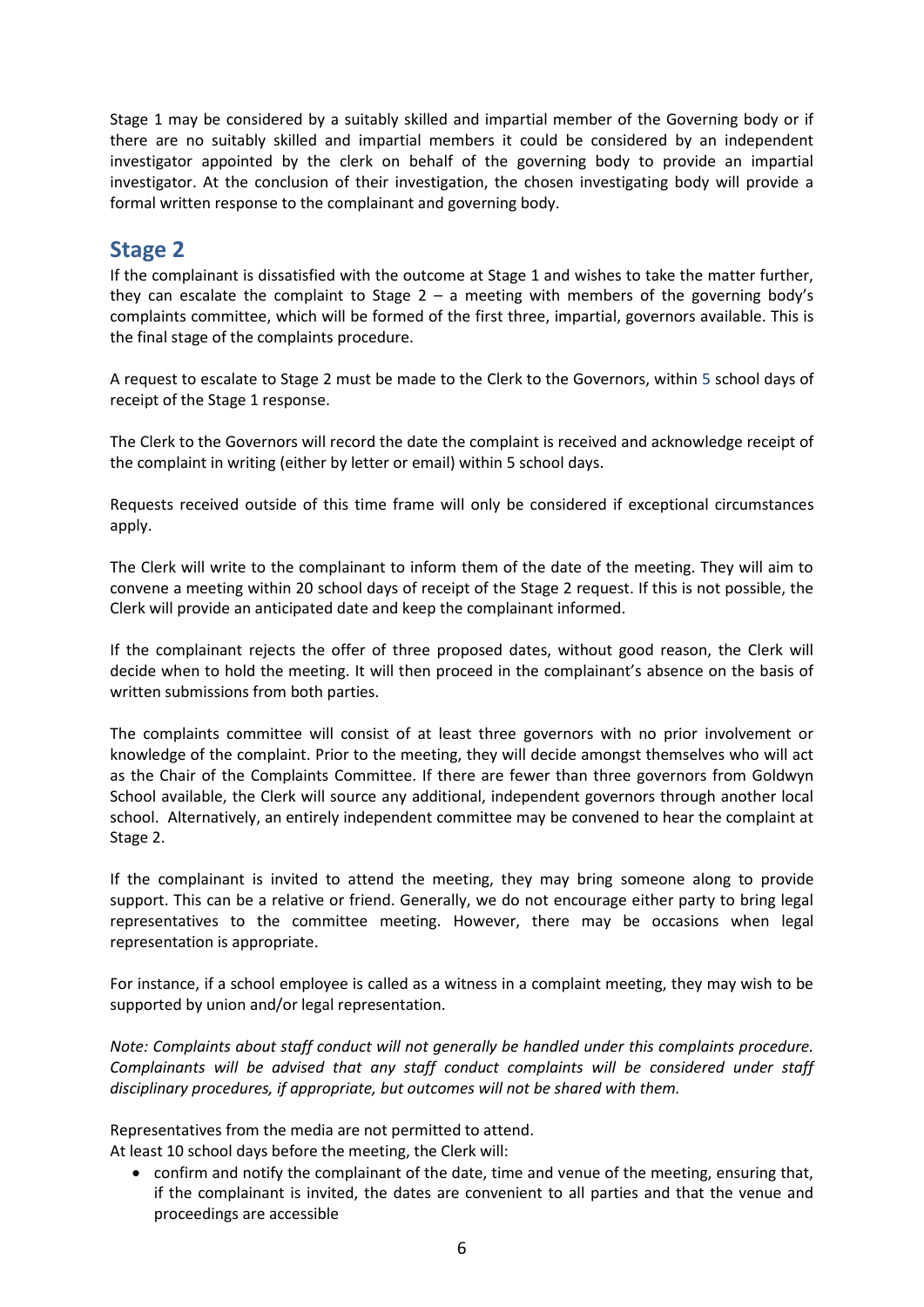• request copies of any further written material to be submitted to the committee at least 7 school days before the meeting.

Any written material will be circulated to all parties at least 5 school days before the date of the meeting. The committee will not normally accept, as evidence, recordings of conversations that were obtained covertly and without the informed consent of all parties being recorded.

The committee will also not review any new complaints at this stage or consider evidence unrelated to the initial complaint to be included. New complaints must be dealt with from Stage 1 of the procedure.

The meeting will be held in private. Electronic recordings of meetings or conversations are not normally permitted unless a complainant's own disability or special needs require it. Prior knowledge and consent of all parties attending must be sought before meetings or conversations take place. Consent will be recorded in any minutes taken.

The committee will consider the complaint and all the evidence presented. The committee can:

- uphold the complaint in whole or in part
- dismiss the complaint in whole or in part.

If the complaint is upheld in whole or in part, the committee will:

- decide on the appropriate action to be taken to resolve the complaint
- where appropriate, recommend changes to the school's systems or procedures to prevent similar issues in the future.

The Chair of the Committee will provide the complainant and Goldwyn School with a full explanation of their decision and the reason(s) for it, in writing, within 15 school days.

The letter to the complainant will include details of how to contact the Department for Education if they are dissatisfied with the way their complaint has been handled by the school along with copies of the minutes.

If the complaint is:

- jointly about the Chair and Vice Chair or
- the entire governing body or
- the majority of the governing body

Stage 2 will be heard by a committee of independent governors.

The response will detail any actions taken to investigate the complaint and provide a full explanation of the decision made and the reason(s) for it. Where appropriate, it will include details of actions Goldwyn School will take to resolve the complaint.

The response will also advise the complainant of how to escalate their complaint should they remain dissatisfied.

#### **Next Steps**

If the complainant believes the school did not handle their complaint in accordance with the published complaints procedure or they acted unlawfully or unreasonably in the exercise of their duties under education law, they can contact the Department for Education after they have completed Stage 2.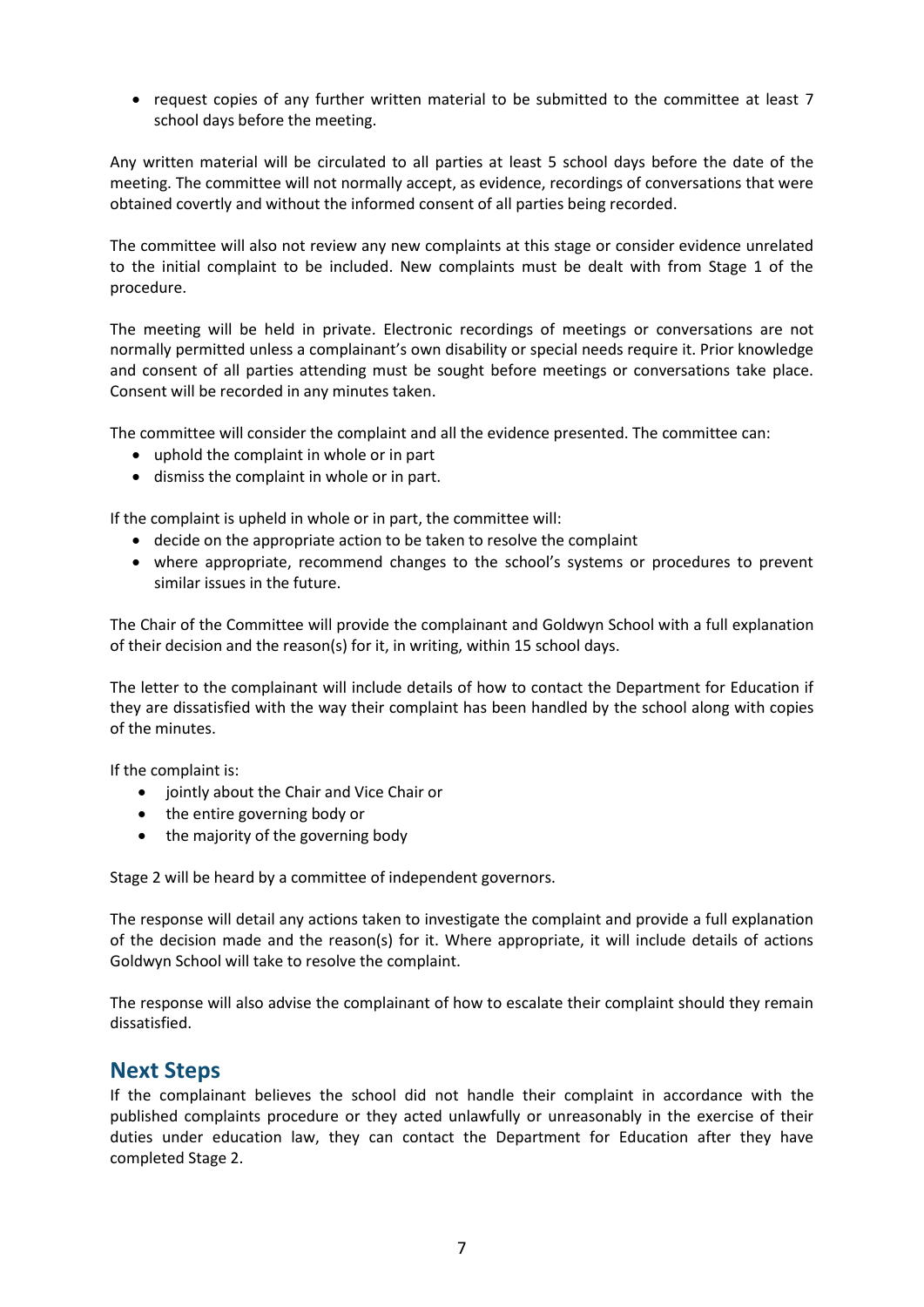The Department for Education will not normally reinvestigate the substance of complaints or overturn any decisions made by Goldwyn School. They will consider whether Goldwyn School has adhered to education legislation and any statutory policies connected with the complaint.

The complainant can refer their complaint to the Department for Education online at: [www.education.gov.uk/contactus,](http://www.education.gov.uk/contactus) by telephone on: 0370 000 2288 or by writing to: Department for Education Piccadilly Gate Store Street Manchester M1 2WD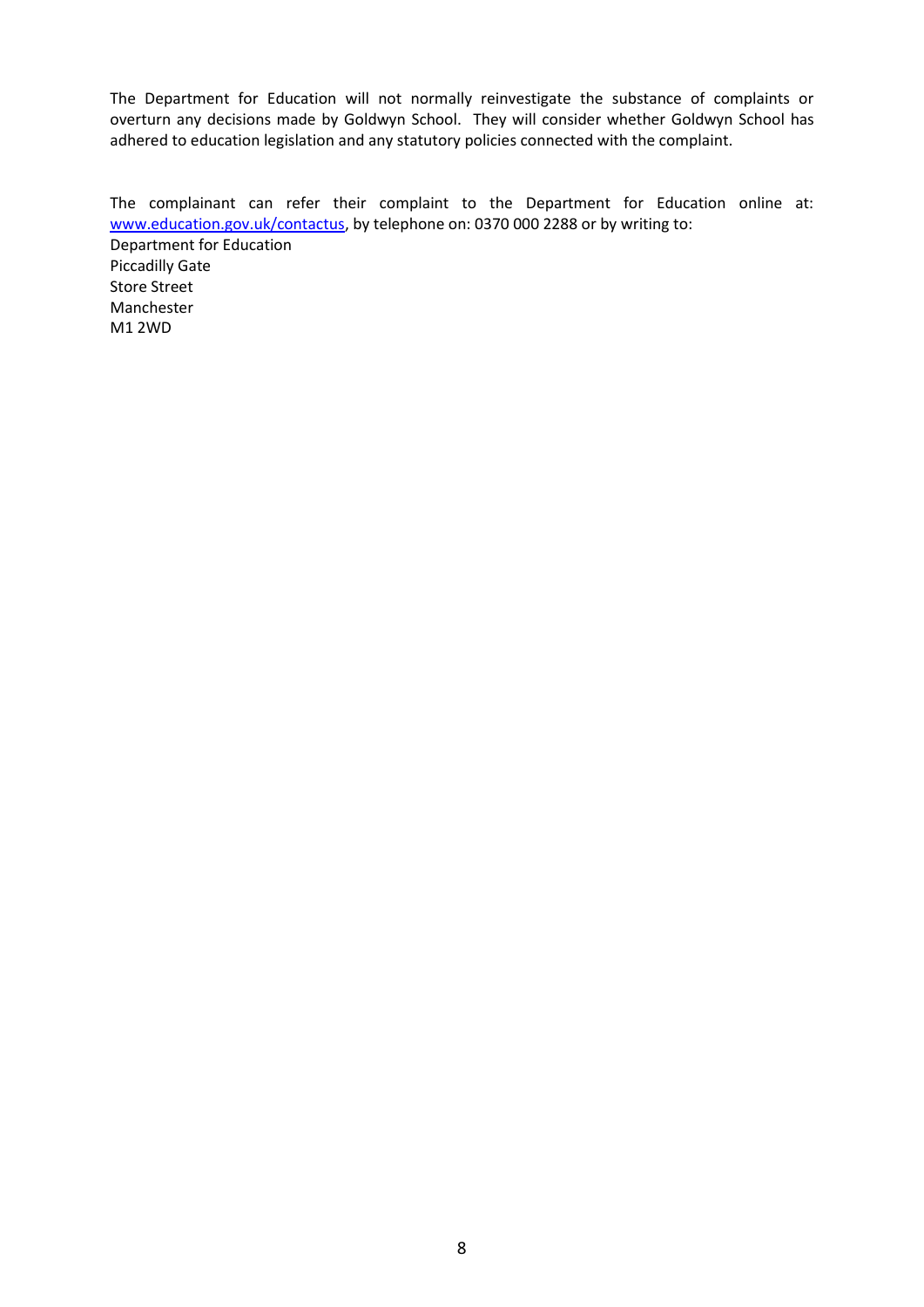#### **Policy for Managing Serial and Unreasonable Complaints**

Goldwyn School is committed to dealing with all complaints fairly and impartially, and to providing a high quality service to those who complain. Anyone has the right to raise a new complaint at any time. We will not normally limit the contact complainants have with the school. However, we do not expect our staff to tolerate unacceptable behaviour and will take action to protect staff from that behaviour, including that which is abusive, offensive or threatening.

The school defines unreasonable complaints as '*those who, because of the frequency or nature of their contact with the school, hinder our consideration of their or other people's complaints*'.

#### **Examples: A complaint may be regarded as unreasonable when the person making the complaint:**

- refuses to articulate their complaint or specify the grounds of a complaint or the outcomes sought by raising the complaint, despite offers of assistance;
- refuses to co-operate with the complaints investigation process while still wishing their complaint to be resolved;
- refuses to accept that certain issues are not within the scope of a complaints procedure;
- insists on the complaint being dealt with in ways which are incompatible with the adopted complaints procedure or with good practice;
- introduces trivial or irrelevant information which the complainant expects to be taken into account and commented on, or raises large numbers of detailed but unimportant questions, and insists they are fully answered, often immediately and to their own timescales;
- makes unjustified complaints about staff who are trying to deal with the issues, and seeks to have them replaced;
- changes the basis of the complaint as the investigation proceeds;
- repeatedly makes the same complaint (despite previous investigations or responses concluding that the complaint is groundless or has been addressed);
- refuses to accept the findings of the investigation into that complaint where the school's complaint procedure has been fully and properly implemented and completed including referral to the Department for Education;
- seeks an unrealistic outcome;
- Makes excessive demands on school time by frequent, lengthy, complicated and stressful contact with staff regarding the complaint in person, in writing, by email and by telephone while the complaint is being dealt with.

#### **A complaint may also be considered unreasonable if the person making the complaint does so either face-to-face, by telephone or in writing or electronically**:-

- maliciously;
- aggressively;
- using threats, intimidation or violence;
- using abusive, offensive or discriminatory language;
- knowing it to be false;
- using falsified information;
- Publishing unacceptable information in a variety of media such as in social media websites and newspapers.

Complainants should limit the numbers of communications with a school while a complaint is being progressed. It is not helpful if repeated correspondence is sent (either by letter, phone, email or text) as it could delay the outcome being reached.

Whenever possible, the Principal or Chair of Governors will discuss any concerns with the complainant informally before applying an 'unreasonable' marking including suggesting that the complainant asks a third party to act on their behalf such as the local Citizen' Advice.

If the behaviour continues, the Principal will write to the complainant explaining that their behaviour is unreasonable and asking them to change it. For complainants who excessively contact the school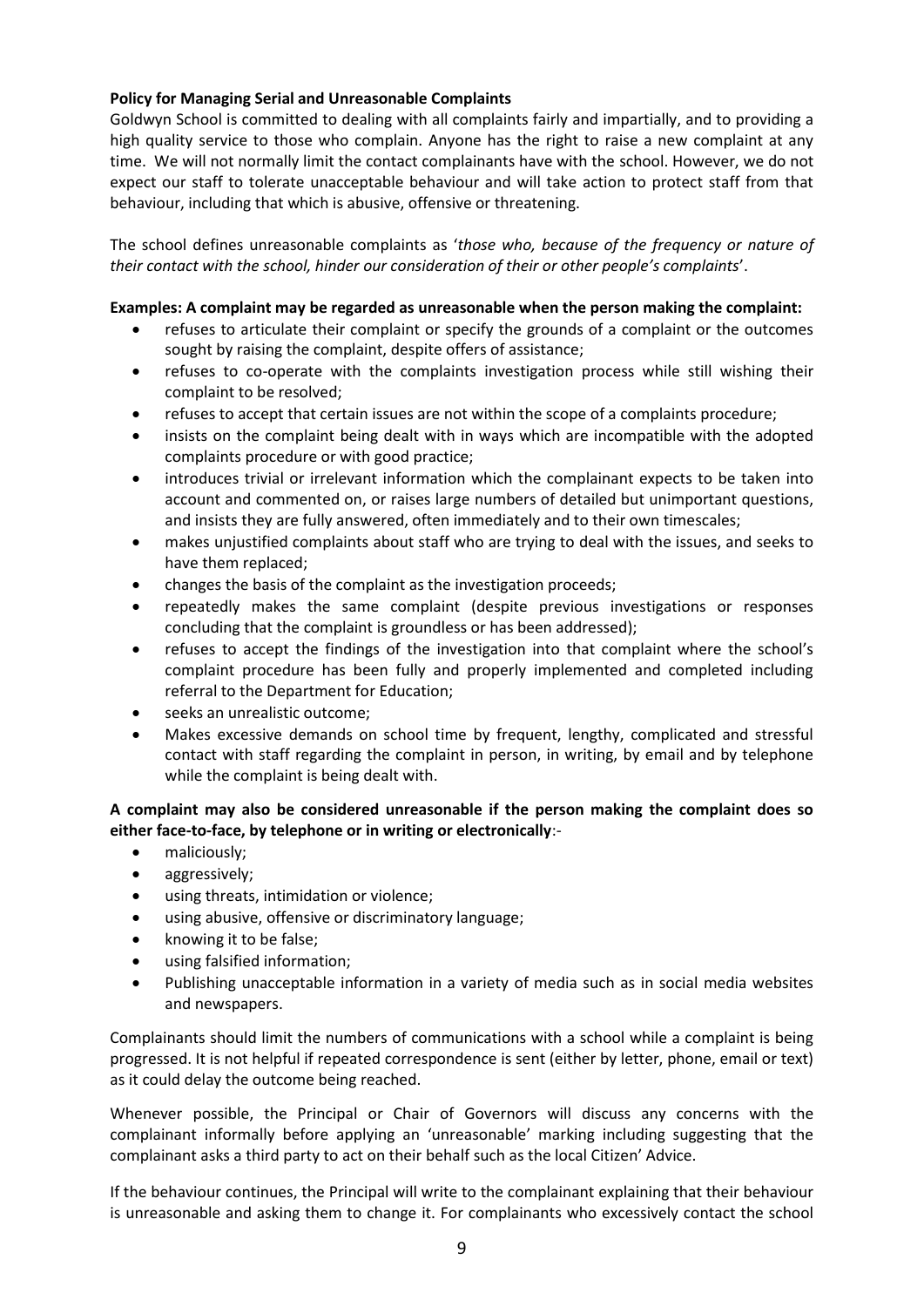causing a significant level of disruption, we may specify methods of communication (such as restrict the complaint to a single point of contact via an email address) and limit the number of contacts in a communication plan. This will usually be reviewed after 6 months.

In response to any serious incident of harassment, aggression or violence, the concerns and actions taken will be put in writing immediately (including the decision to stop responding) and the police informed. This may include barring an individual from school premises.

#### **Barring from the School Premises**

Although fulfilling a public function, Schools are private places. The public has no automatic right of entry. Schools will therefore act to ensure they remain a safe place for students, staff and other members of their community.

If an individual's behaviour is a cause for concern, a school can ask him/her to leave school premises. In serious cases, the Principal or the local authority can notify them in writing that their implied licence to be on school premises has been temporarily revoked subject to any representations that the person may wish to make. Schools should always give that person the opportunity to formally express their views on the decision to bar in writing. Anyone wishing to complain about being barred can do so, by letter or email, to the Chair of Governors. The decision to bar should then be reviewed, taking into account any representations and either confirmed or lifted. If the decision is confirmed the person should be notified in writing, explaining how long the bar will be in place and when the decision will be reviewed, usually after 6 months.

Complaints about barring cannot be escalated to the Department for Education. Once the school's own complaints procedure has been completed, the only remaining avenue of appeal is through the Courts; independent legal advice must therefore be sought.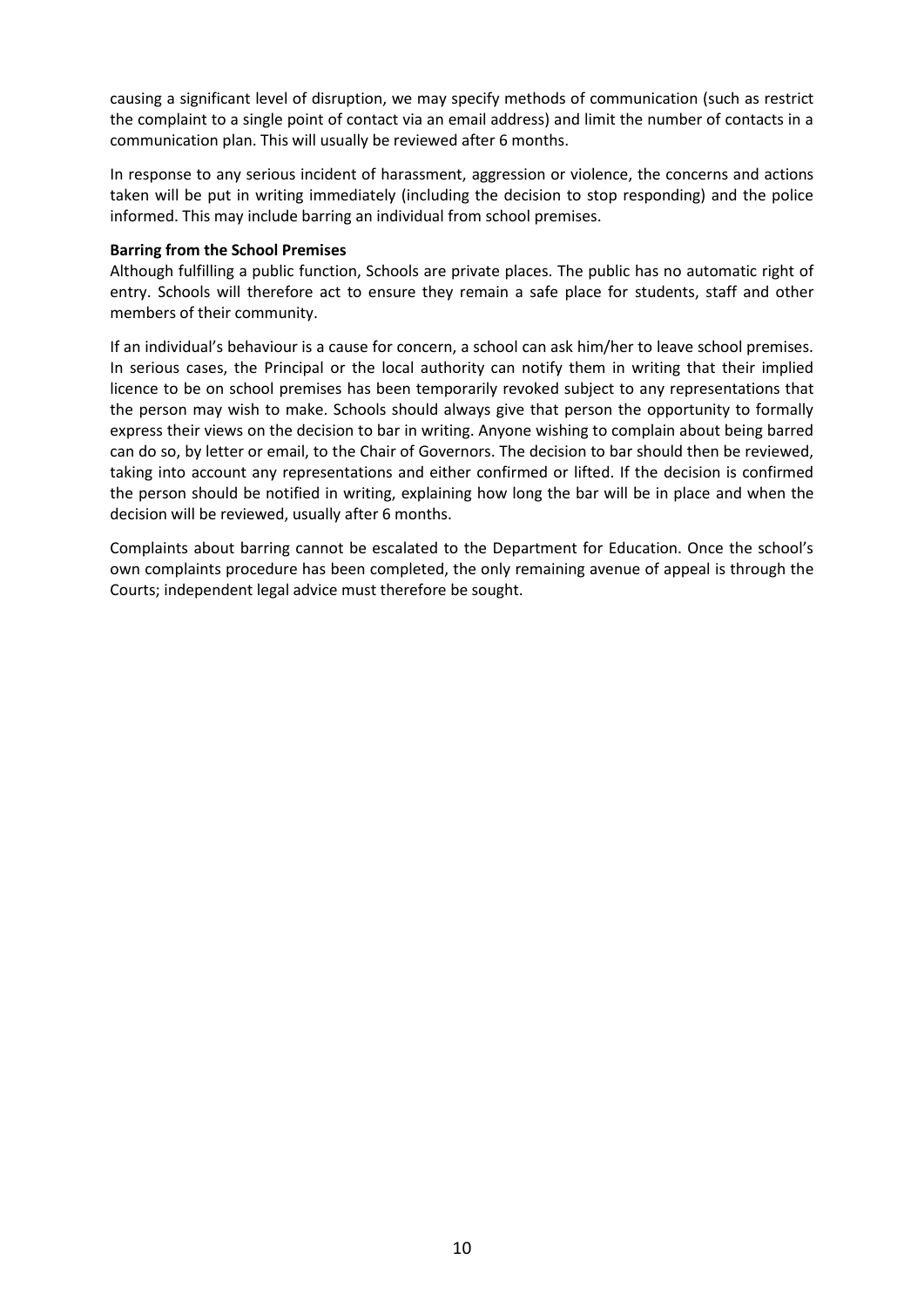#### **Concern Form**

Please complete and return to either class teacher/Head of Centre/Principal (delete as appropriate) who will acknowledge receipt and explain what action will be taken.

**Your Name:**

**Student's Name (if relevant):**

**Your Relationship to the Student (if relevant):**

**Address:** 

**Postcode:**

**Day time telephone number:**

**Evening telephone number:**

**Please give details of your concern, including whether you have spoken to anybody at the school about it.**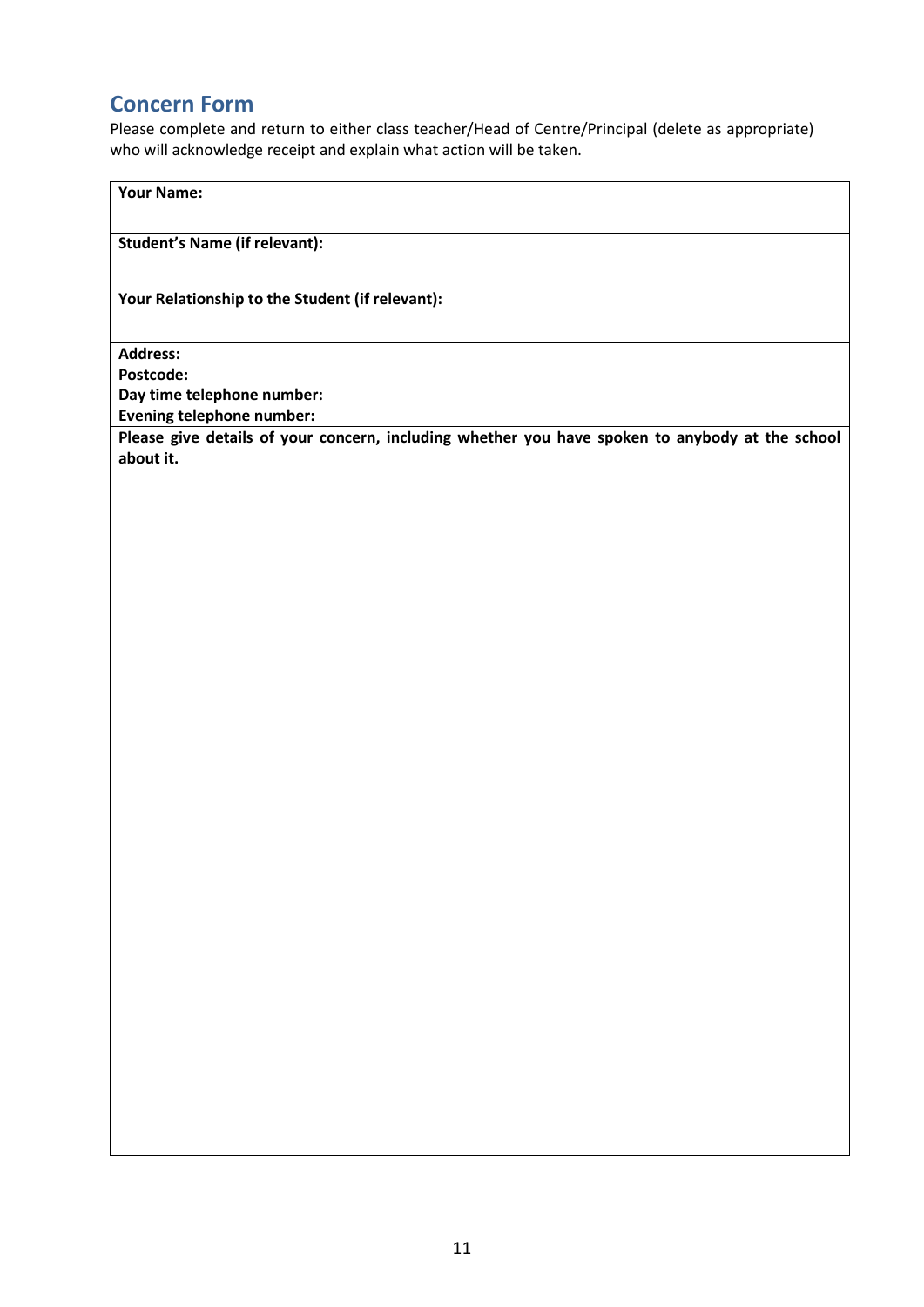| What actions do you feel might resolve the problem at this stage? |
|-------------------------------------------------------------------|
|                                                                   |
|                                                                   |
|                                                                   |
|                                                                   |
|                                                                   |
|                                                                   |
|                                                                   |
|                                                                   |
|                                                                   |
|                                                                   |
|                                                                   |
|                                                                   |
|                                                                   |
|                                                                   |
|                                                                   |
|                                                                   |
|                                                                   |
| Signature:                                                        |
|                                                                   |
| Date:                                                             |
|                                                                   |
| <b>Official use</b>                                               |
|                                                                   |
| Date acknowledgement sent:                                        |
|                                                                   |
| By who:                                                           |
|                                                                   |
|                                                                   |
| Concern referred to:                                              |
|                                                                   |
|                                                                   |
|                                                                   |
| Date:                                                             |
|                                                                   |
|                                                                   |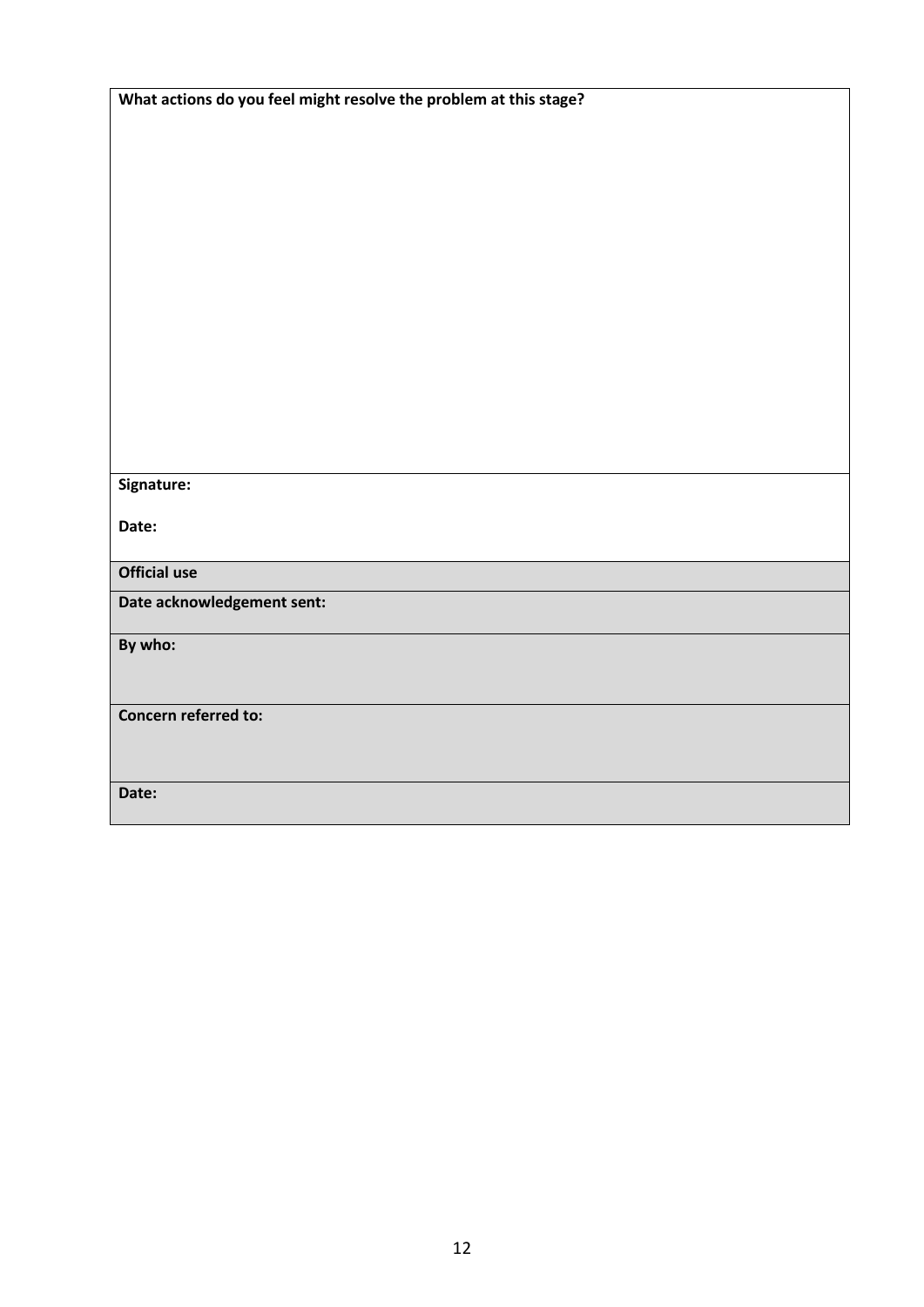## **Complaint Form**

Please complete and return to either Principal/Clerk *(delete as appropriate*) who will acknowledge receipt and explain what action will be taken.

| <b>Your Name:</b>                                                                                            |  |  |
|--------------------------------------------------------------------------------------------------------------|--|--|
| <b>Student's Name (if relevant):</b>                                                                         |  |  |
| Your Relationship to the Student (if relevant):                                                              |  |  |
| <b>Address:</b><br>Postcode:                                                                                 |  |  |
| Day time telephone number:<br>Evening telephone number:                                                      |  |  |
| Please give details of your concern, including whether you have spoken to anybody at the school<br>about it. |  |  |
|                                                                                                              |  |  |
|                                                                                                              |  |  |
|                                                                                                              |  |  |
| What actions do you feel might resolve the problem at this stage?                                            |  |  |
|                                                                                                              |  |  |
|                                                                                                              |  |  |
|                                                                                                              |  |  |
|                                                                                                              |  |  |
|                                                                                                              |  |  |
|                                                                                                              |  |  |
|                                                                                                              |  |  |
|                                                                                                              |  |  |
|                                                                                                              |  |  |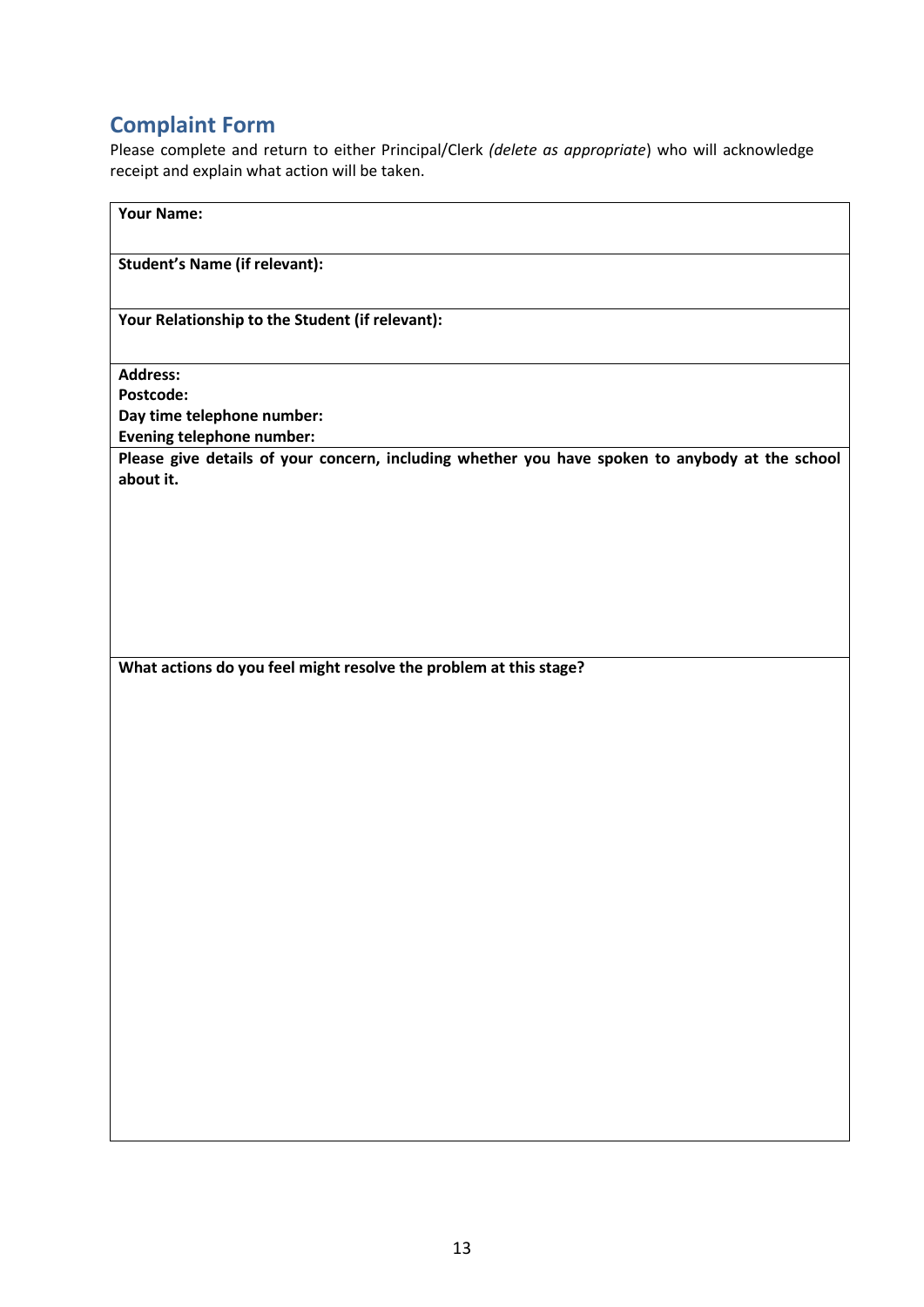| Are you attaching any paperwork? If so, please give details. |  |  |
|--------------------------------------------------------------|--|--|
|                                                              |  |  |
|                                                              |  |  |
|                                                              |  |  |
|                                                              |  |  |
|                                                              |  |  |
|                                                              |  |  |
|                                                              |  |  |
|                                                              |  |  |
|                                                              |  |  |
|                                                              |  |  |
| Signature:                                                   |  |  |
|                                                              |  |  |
| Date:                                                        |  |  |
| <b>Official use</b>                                          |  |  |
| Date acknowledgement sent:                                   |  |  |
|                                                              |  |  |
| By who:                                                      |  |  |
|                                                              |  |  |
| <b>Complaint referred to:</b>                                |  |  |
|                                                              |  |  |
|                                                              |  |  |
| Date:                                                        |  |  |
|                                                              |  |  |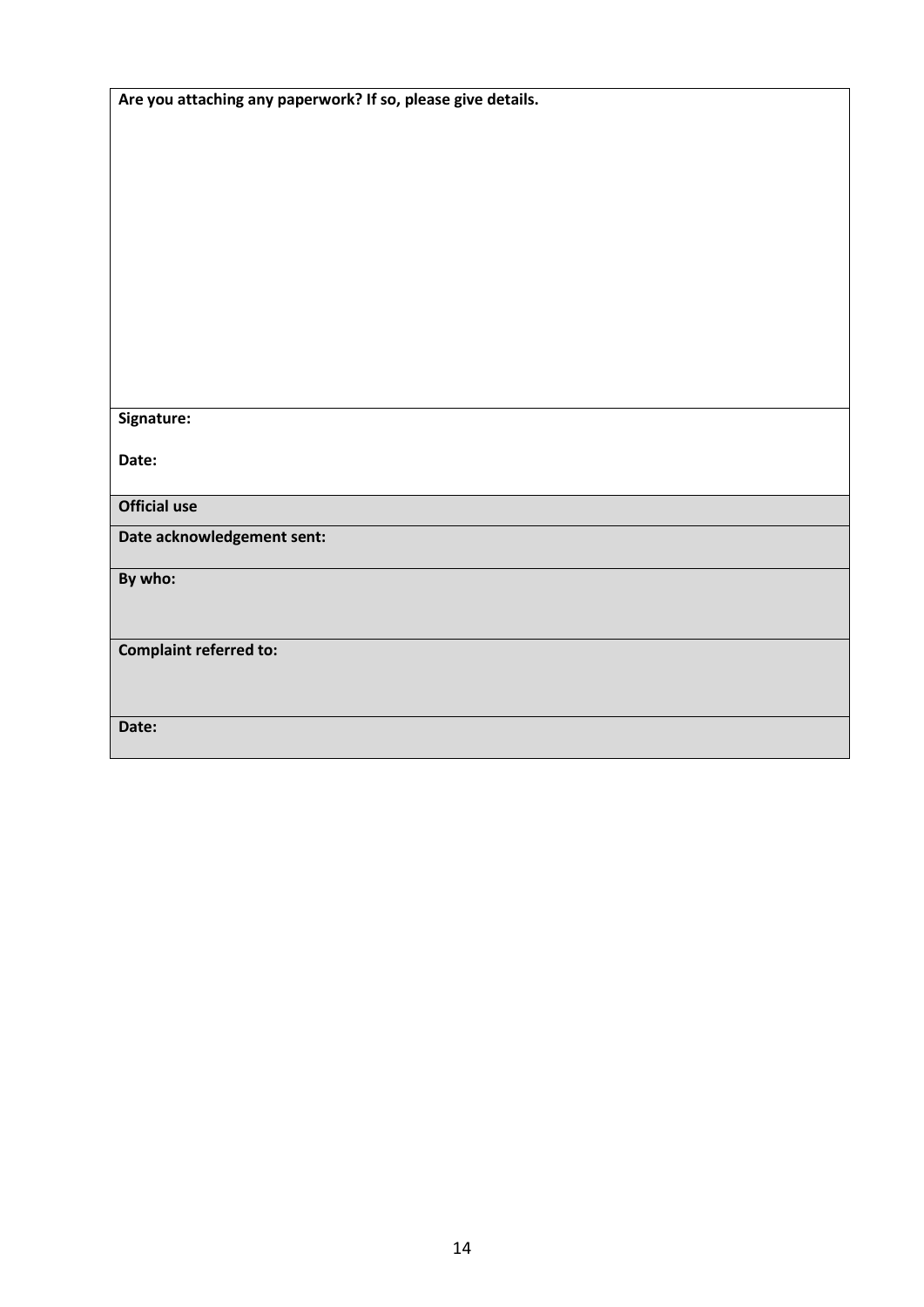### **Roles and Responsibilities**

#### **Complainant**

The complainant will receive a more effective response to the complaint if they:

- explain the complaint in full as early as possible
- co-operate with the school in seeking a solution to the complaint
- respond promptly to requests for information or meetings or in agreeing the details of the complaint
- ask for assistance as needed
- treat all those involved in the complaint with respect
- refrain from publicising the details of their complaint on social media and respect confidentiality.

#### **Investigator**

The investigator's role is to establish the facts relevant to the complaint by:

- providing a comprehensive, open, transparent and fair consideration of the complaint through:
- sensitive and thorough interviewing of the complainant to establish what has happened and who has been involved
- interviewing staff and children/young people and other people relevant to the complaint
- consideration of records and other relevant information
- analysing information
- liaising with the complainant and the complaints co-ordinator as appropriate to clarify what the complainant feels would put things right.

The investigator should:

- conduct interviews with an open mind and be prepared to persist in the questioning
- keep notes of interviews or arrange for an independent note taker to record minutes of the meeting
- ensure that any papers produced during the investigation are kept securely pending any appeal
- be mindful of the timescales to respond
- prepare a comprehensive report for the Principal or complaints committee that sets out the facts, identifies solutions and recommends courses of action to resolve problems.

The Principal or complaints committee will then determine whether to uphold or dismiss the complaint and communicate that decision to the complainant, providing the appropriate escalation details.

**Complaints Co-ordinator** (Principal /clerk or other staff member providing administrative support) The complaints co-ordinator should:

- ensure that the complainant is fully updated at each stage of the procedure
- liaise with staff members, Principal, Chair of Governors, Clerk and LAs (if appropriate) to ensure the smooth running of the complaints procedure
- be aware of issues regarding:
- sharing third party information
- additional support. This may be needed by complainants when making a complaint including interpretation support or where the complainant is a child or young person
- keep records.

#### **Clerk to the Governing Body**

The Clerk is the contact point for the complainant and the committee and should:

 ensure that all people involved in the complaint procedure are aware of their legal rights and duties, including any under legislation relating to school complaints, education law, the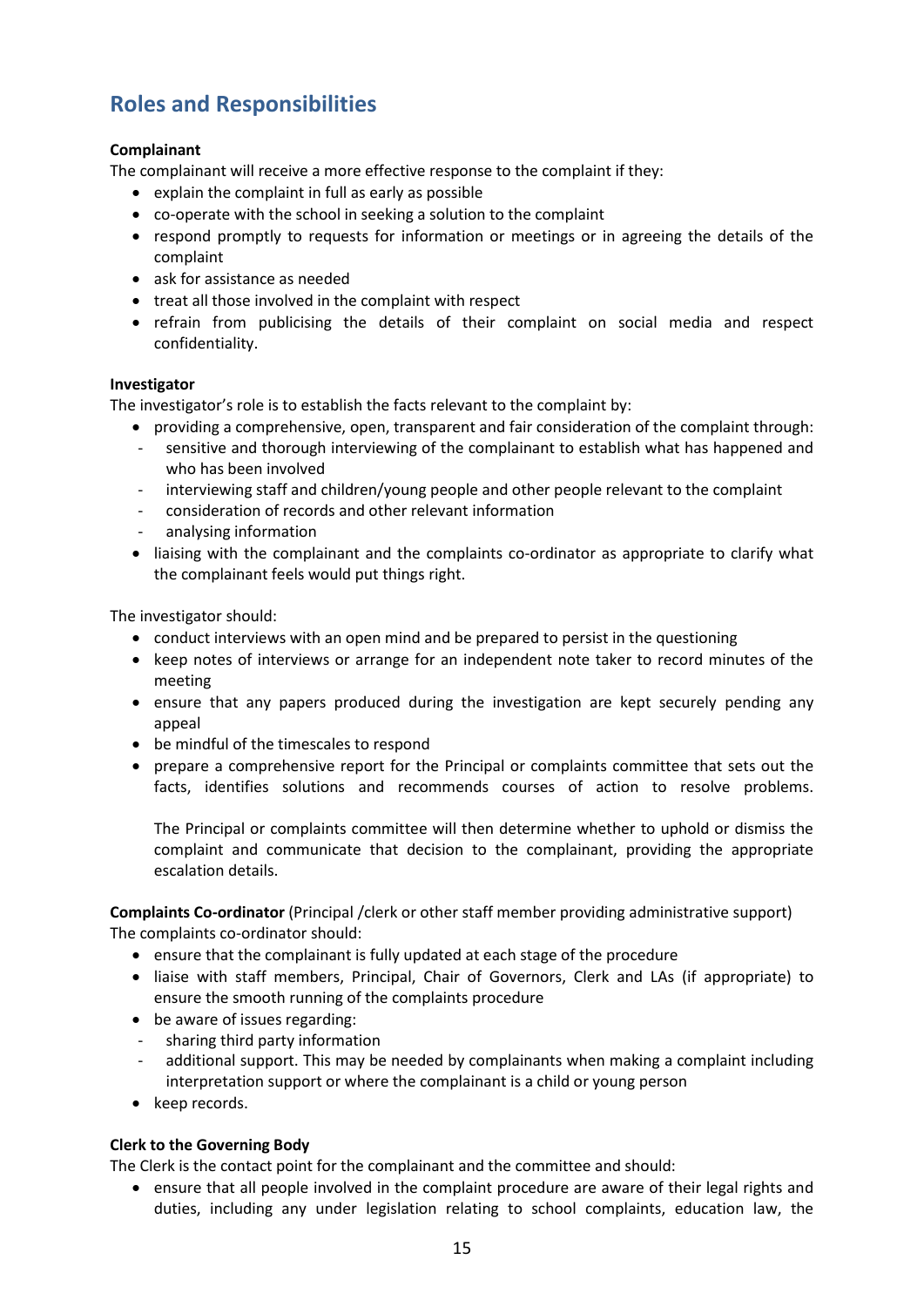Equality Act 2010, the Freedom of Information Act 2000, the Data Protection Act (DPA) 2018 and the General Data Protection Regulations (GDPR)

- set the date, time and venue of the meeting, ensuring that the dates are convenient to all parties (if they are invited to attend) and that the venue and proceedings are accessible
- collate any written material relevant to the complaint (for example; stage 1 paperwork, school and complainant submissions) and send it to the parties in advance of the meeting within an agreed timescale
- record the proceedings
- circulate the minutes of the meeting
- notify all parties of the committee's decision.

#### **Committee Chair**

The committee's chair, who is nominated in advance of the complaint meeting, should ensure that: both parties are asked (via the Clerk) to provide any additional information relating to the complaint by a specified date in advance of the meeting

- the meeting is conducted in an informal manner, is not adversarial, and that, if all parties are invited to attend, everyone is treated with respect and courtesy
- complainants who may not be used to speaking at such a meeting are put at ease. This is particularly important if the complainant is a child/young person
- the remit of the committee is explained to the complainant
- written material is seen by everyone in attendance, provided it does not breach confidentiality or any individual's rights to privacy under the DPA 2018 or GDPR. If a new issue arises it would be useful to give everyone the opportunity to consider and
- comment upon it; this may require a short adjournment of the meeting • both the complainant and the school are given the opportunity to make their case and seek clarity, either through written submissions ahead of the meeting or verbally in the meeting itself
- the issues are addressed
- key findings of fact are made
- the committee is open-minded and acts independently
- no member of the committee has an external interest in the outcome of the proceedings or any involvement in an earlier stage of the procedure
- the meeting is minuted
- $\bullet$  they liaise with the Clerk (and complaints co-ordinator, if the school has one).

#### **Committee Member**

Committee members should be aware that:

- the meeting must be independent and impartial, and should be seen to be so No governor may sit on the committee if they have had a prior involvement in the complaint or in the circumstances surrounding it.
- the aim of the meeting should be to resolve the complaint and achieve reconciliation between the school and the complainant

We recognise that the complainant might not be satisfied with the outcome if the meeting does not find in their favour. It may only be possible to establish the facts and make recommendations.

- many complainants will feel nervous and inhibited in a formal setting
- Parents/carers often feel emotional when discussing an issue that affects their child.
- extra care needs to be taken when the complainant is a child/young person and present during all or part of the meeting
	- Careful consideration of the atmosphere and proceedings should ensure that the child/young person does not feel intimidated.
	- The committee should respect the views of the child/young person and give them equal consideration to those of adults.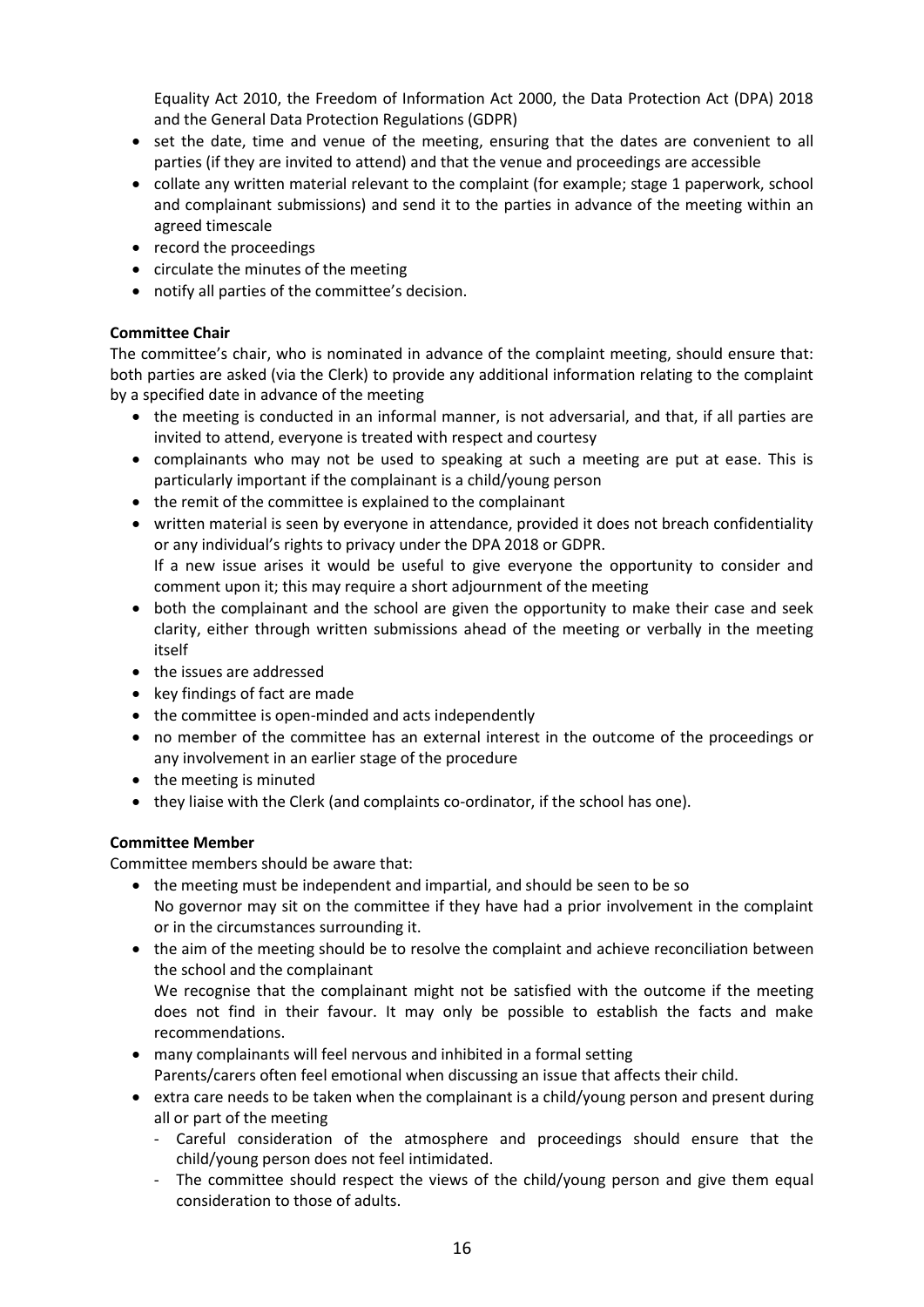- If the child/young person is the complainant, the committee should ask in advance if any support is needed to help them present their complaint. Where the child/young person's parent is the complainant, the committee should give the parent the opportunity to say which parts of the meeting, if any, the child/young person needs to attend.
- However, the parent should be advised that agreement might not always be possible if the parent wishes the child/young person to attend a part of the meeting that the committee considers is not in the child/young person's best interests.
- the welfare of the child/young person is paramount.